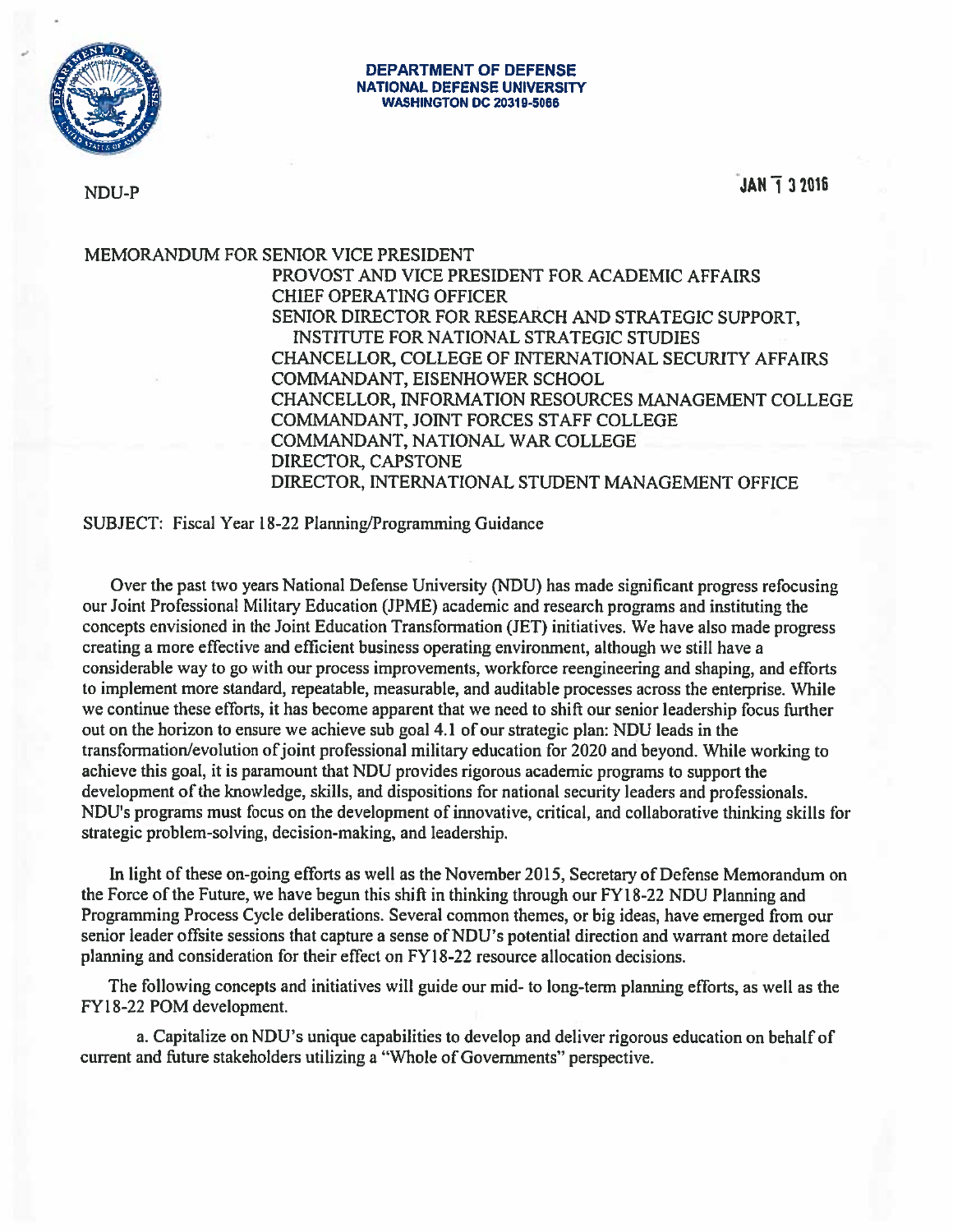## NDU-P

Subject: Fiscal Year 18-22 Planning/Programming Guidance

b. While endeavoring to preserve our unique mission programs' value propositions, increase stakeholder value and improve the student, faculty and staff experience through <sup>a</sup> more holistic "Whole of NDU" approach to academic program and curriculum development, faculty and staff professional development, and optimization of academic and business support capabilities.

c. Optimize academic program and course development and delivery exploring the use of available and innovative education models, including on-line, blended and in-resident methods to better meet stakeholder requirements and improve the student, graduate, and faculty experience.

d. Embrace and foster adoption of innovative academic technologies and give high priority to the investments necessary to modernize and sustain NDU's academic and business information technology capabilities.

e. Implement an Integrated Lifecycle Management strategy with coordinated concepts of operation for Students, Faculty, Staff, Programs, and Courses by AYI8/l9 to create <sup>a</sup> more seamless, effective, and efficient academic and business operating environment.

f Improve University-wide awareness of existing programs including development of <sup>a</sup> holistic Student Size and Composition baseline. To ensure programs remain balanced throughout the FYI8-22 timeframe, implement <sup>a</sup> rigorous Annual Review Process for all NDU programs, courses and associated Student Size and Composition planning beginning with AYI7/18.

g. Develop a University-wide strategic focus for managing all mission teaching, academic support, and research resources, including rigorous planning and assessment processes by AY 18/19. To support the academic program resource refocus, build on the enterprise-wide improvements for managing all University business operations resources, including rigorous planning, assessment, and audit processes to be implemented by AY17/18.

Based on these concepts and initiatives, specific program guidance tasks have been formulated to help focus and prioritize our planning teams' efforts. Attachment <sup>I</sup> details specific options the task teams will develop first. The teams are encouraged to develop other creative options that better serve NDU's interests and help balance the FYI 8-22 program. The Provost and Chief Operating Officer will ensure that the task teams' complete their work by 31 January 2016 through a series of iterative weekly planning sessions.

This guidance is intended to continue the evolution of NDU to ensure our collective relevance and status as the premier national security institution focused on advance education, leader development and scholarship with a "Whole of Governments" emphasis. This will be accomplished in a time of increased requirements, competing demands and diminishing resources. If we make the right choices now, "the Chairman's University" will be far more effective and efficient in delivering the right education in the most appropriate ways at the needed times. <sup>I</sup> am proud of what we are accomplishing and <sup>I</sup> look forward to exploring the future of NDU and joint education with our team of outstanding professionals.

RfM. PADILLA Major General, USMC 15th President

Atch: FYI8-22 Programming Guidance Specific Tasks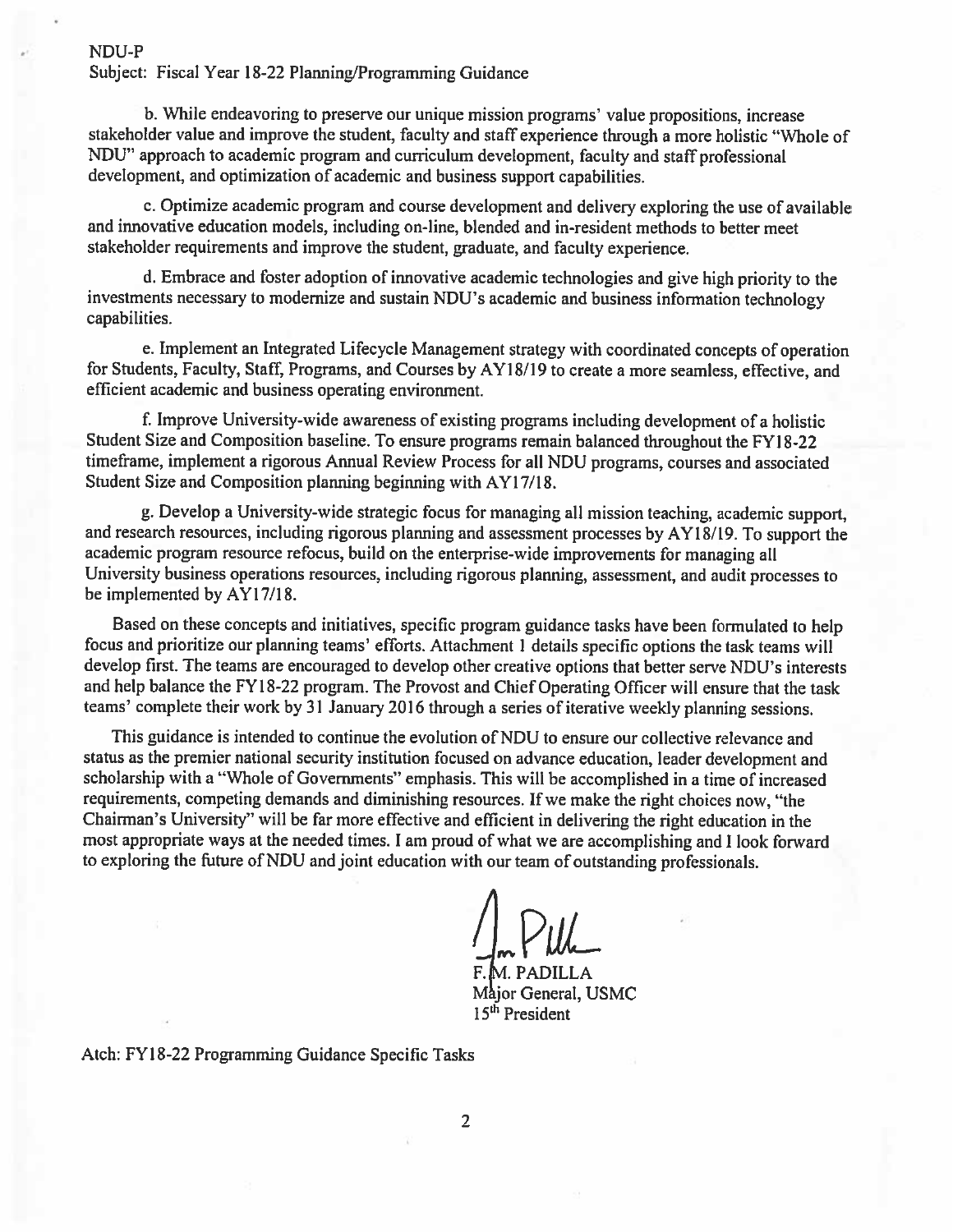## FY18-22 Programming Guidance Specific Tasks

Task I: Optimize Joint Combined Warfighting School Curriculum Delivery

1. Active Component Blended Model Option through an AJPME Pilot Program. JFSC develop a proposal for J7 to conduct a pilot program to allow Active Component military' members to achieve JPME Phase II credit through the AJPME course in FYI 8/19.

2. Pilot Program Legislative Proposal. JFSC work with NDU AA to provide a legislative proposal in collaboration with J7 to conduct a J7 legal review and gain concurrence from House Armed Services Committee legislators or their staffs as required. The proposed Pilot Program is contingent on J7 written concurrence that Active Component military members will receive JPME II credit before the pilot is initiated. The Pilot Program must provide JPME II Joint Education credit for Active Component military.

3. AYI8 JFSC Size and Composition Review. JFSC work with NDU AA to determine and recommend to J7 the combined Active Component AY18 Size and Composition for the three delivery methods, JCWS In-resident, Satellite Program, and AJPME based upon resources and anticipated demand.

4. Provide an initial skeleton brief of the proposal by <sup>31</sup> Jan 16 for presentation at the 24 February 16 offsite.

5. NDU goal is to develop an issue paper for presentation to Joint Staff for consideration by <sup>1</sup> May 2016.

Task 2: Proposal to expand cyber education offerings at NDU

- 1. Develop a cyber education program expansion option brief for J6, OSD/CIO, and Cyber Command consideration by <sup>1</sup> Mar2016.
	- a. Define the courses recommended and provide an initial estimate of faculty and cost requirements.
	- b. Consider <sup>a</sup> cyber concentration program that complements the core JPME curriculums with an array of CYBER electives leading to a service designation for Cyber education.
	- c. Provide an initial skeleton brief of the proposal by 31 Jan 16 for presentation at the 24 February 16 offsite.
- 2. NDU goal is to develop an issue paper for presentation to Joint Staff for consideration by <sup>I</sup> May 2016.

Task 3: Student Class Size and Composition, Course Capacity Planning and Approval and Annual Review Process For All NDU Courses

- 1. Build a Cyber/lO Course Presentation to OSD/CIO, and CFO Academy Presentation to OSD Comptroller lead By Chancellor Hamby.
- 2. Build Counter Terrorism/ Special Operations/ Afghanistan-Pakistan"hands" course presentations for ASD So/Lic, CG SOCOM, and Joint Staff J5 lead by Chancellor Bell.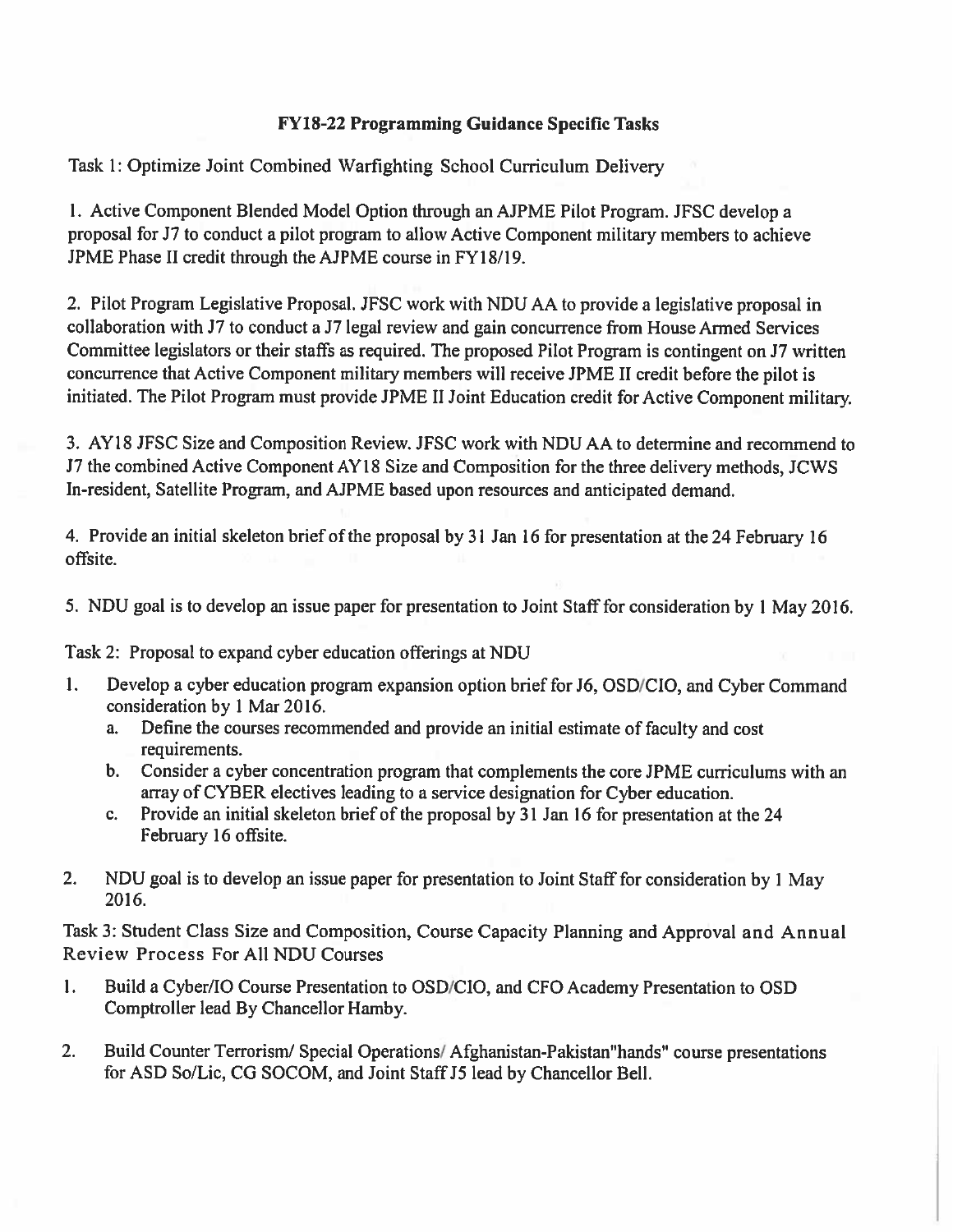- 3. Each presentation separately must accomplish the following:
	- a. Develop <sup>a</sup> baseline student quota for each course to review annually which is linked to resources. If JPME accreditation is planned, ensure compliance with the OPMEP.
	- b. Presentation includes AY 17/18 student load for all courses offered.
	- c. Provide mission based rationale for # of Students (Size of Workforce, COCOM guidance)
	- d. Discuss a stakeholder managed student quota priority and allocation management process to ensure scarce student quotas reach the highest priority students.
- 4. Develop <sup>a</sup> more rigorous Student Size and Composition Annual Review Cycle for execution beginning with AY17/18.

Task 4: Address the University direct finding subsidy of International Student attendance

- 1. Present an analysis that reflects the NDU "Subsidy' cost for the IF Program. Break out Faculty and University Support subsidy impacts, compare to other NDU reimbursable student programs.
- 2. Assume starting student load is based on the AYI5/16.
- 3. Provide <sup>3</sup> options as a minimum and discuss actions required to achieve each:
	- a. SATFA allows NDU to change the model calculation to match OPMEP Guidance (3.5 to <sup>I</sup> student faculty ratio) for each affected college and show cost avoidance and continued subsidy.
	- b. Joint Staff J7 allows NDU to waiver the Student Faculty Ratio due to the SATFA calculation. Show the cost avoidance and continued subsidy
	- c. Reduce the NDU IF program to AYO8/09 levels prior to the expansion (25%), show cost avoidance assuming no change to SATFA or OPMEP Policy.
- Task 5: Develop Annual Student Practicum travel revalidation focused on overseas travel.
- I. Develop <sup>a</sup> presentation to the NDU PROVOST addressing issues identified in the FYi 7-21 Programming Guidance, Each Program Lead is required to:
	- a. Each College develop a briefing that includes <sup>a</sup> trip by trip/program review of each AYI6 student practicum. For each OCONUS student practicum programs provide a business case that compares the OCONUS Option to a CONUS Option.
	- b. Using the FY15 finded level as a baseline,
		- 1) Using FY 15 Travel as a baseline, draw a comparison between practicum travel (locations, objectives, costs) with planned FY 16.
		- 2) Explain any projected program growth in terms of curriculum impact including risk assessment of limiting or eliminating cost growth through FYI 8-22.
	- c. Program Lead is tasked to pull from these separate College Briefs and create an NDU Briefto be prepared to answer questions about the program to outside leadership.
	- d. Develop an annual review process that completes this effort every year so the University is prepared to explain the OCONUS Student Practicum travel with little or no notice.

Task 6: Review Faculty and Academic Support Staff Manpower Utilization Related To The Mission Teaching Functional Programs

I. Develop a briefing outlining OPMEP and PAJE Student/Faculty ratio requirements and calculations. Explore the contribution and value of all faculty and academic support staff to the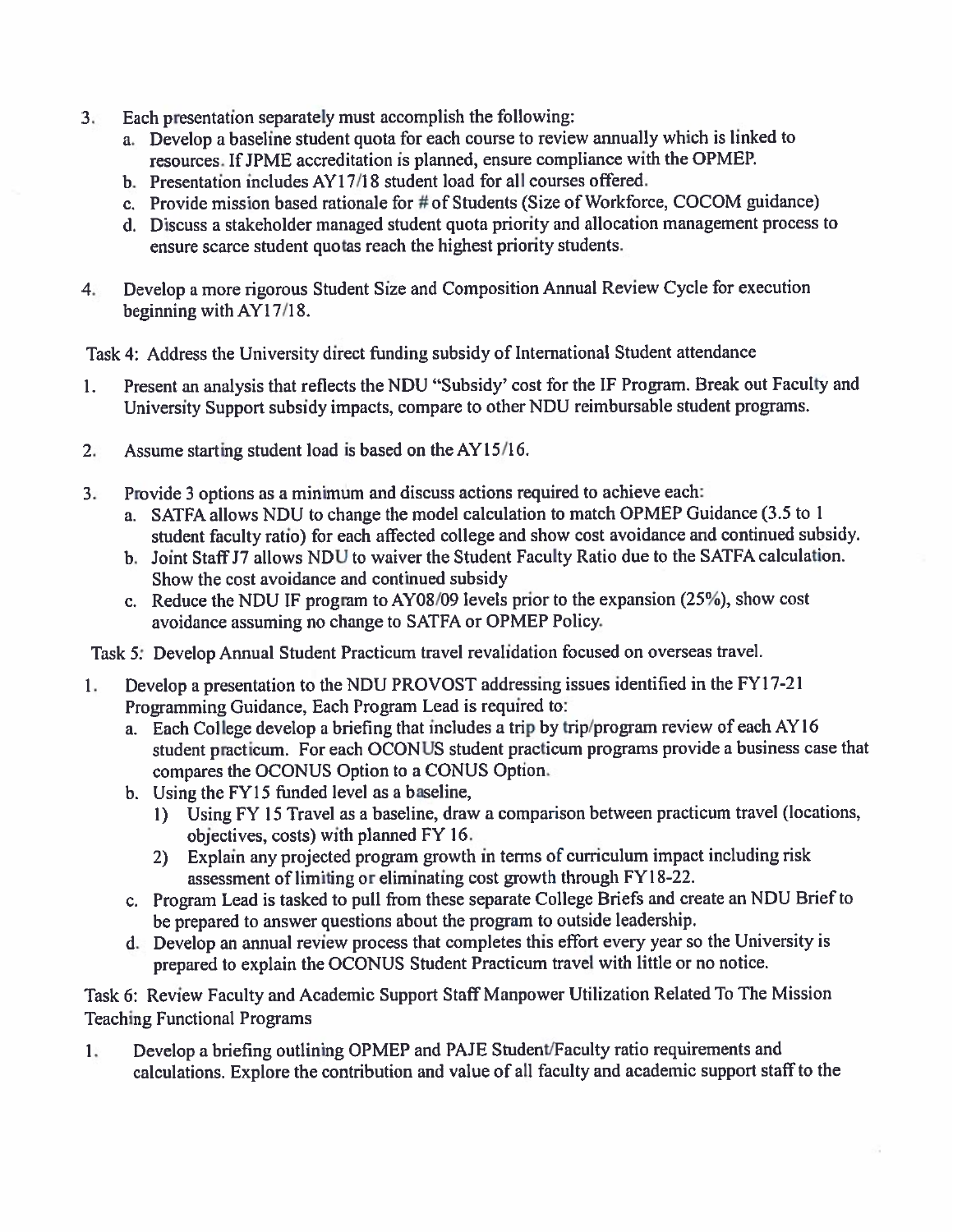mission teaching functional programs. Develop a standard methodology for NDU component accounting for faculty and academic support staff utilization.

- 2. Develop an option that counts 50% of Library "Instruction and Research Support (15 FTEs)" and 50% of CASL "Experiential Learning Support (10 FTEs)" and 25% of Direct Funded INSS Faculty (23 FTEs) as a part of the Student Faculty Ratio by FY22 impacting all Joint Education Schools.
- 3. Study/consider the requirements for civilian Title X (both DoD and non-DoD funded) faculty in the colleges or components in order to develop, execute, oversee, and adapt rigorous academic programs, direct courses and lead departments, and mentor and develop military and agency faculty and junior-ranking civilian faculty.
- 4. Consider all Faculty/Staff Student/Faculty Ratio options available in OPMEP and PAJE Policy/Guidance and develop two alternative options. Compare to examples of how other DoD joint education programs utilize enterprise-wide faculty in support of joint education.
- 5. Discuss how portions of the current College workload can shifl to being supported by these organizations freeing up faculty to focus on curriculum content by FY21.
- 6. As an additional item to stimulate dialogue, develop a concept/options for non-DoD FTE civilian faculty (e.g. Endowments, etc) in order to sustain college programs with required academic expertise and depth.
- 7. Provide risk assessments for each option.

Task 7: Learning and academic technology strategic concept development.

- 1. Academic technology review contract is developing proposals for a new management structure and long term roadmap for learning and academic technology as detailed in the Performance Work Statement.
- 2. Options will be considered concurrently with options that Task Team 6 are developing.

Task 8: Information Technology Strategic Concept Development

I. Develop and execute a multi-stage plan to transform the IT infrastructure and capabilities across NDU. Options should be based on defined future enterprise IT requirements and not constrained by current ways of doing business or existing systems. This set of plans will:

a. Not sacrifice security and usability of networks or information.

b. Encompass IT development and support across all functional areas of NDU and its schools/colleges/centers, to include but not limited to, finance, human resources, teaching and learning, research, and assessments.

c. Implement and sustain IT capabilities, with the necessary Information Architecture, to enable the varied student, faculty and staff life cycles throughout NDU.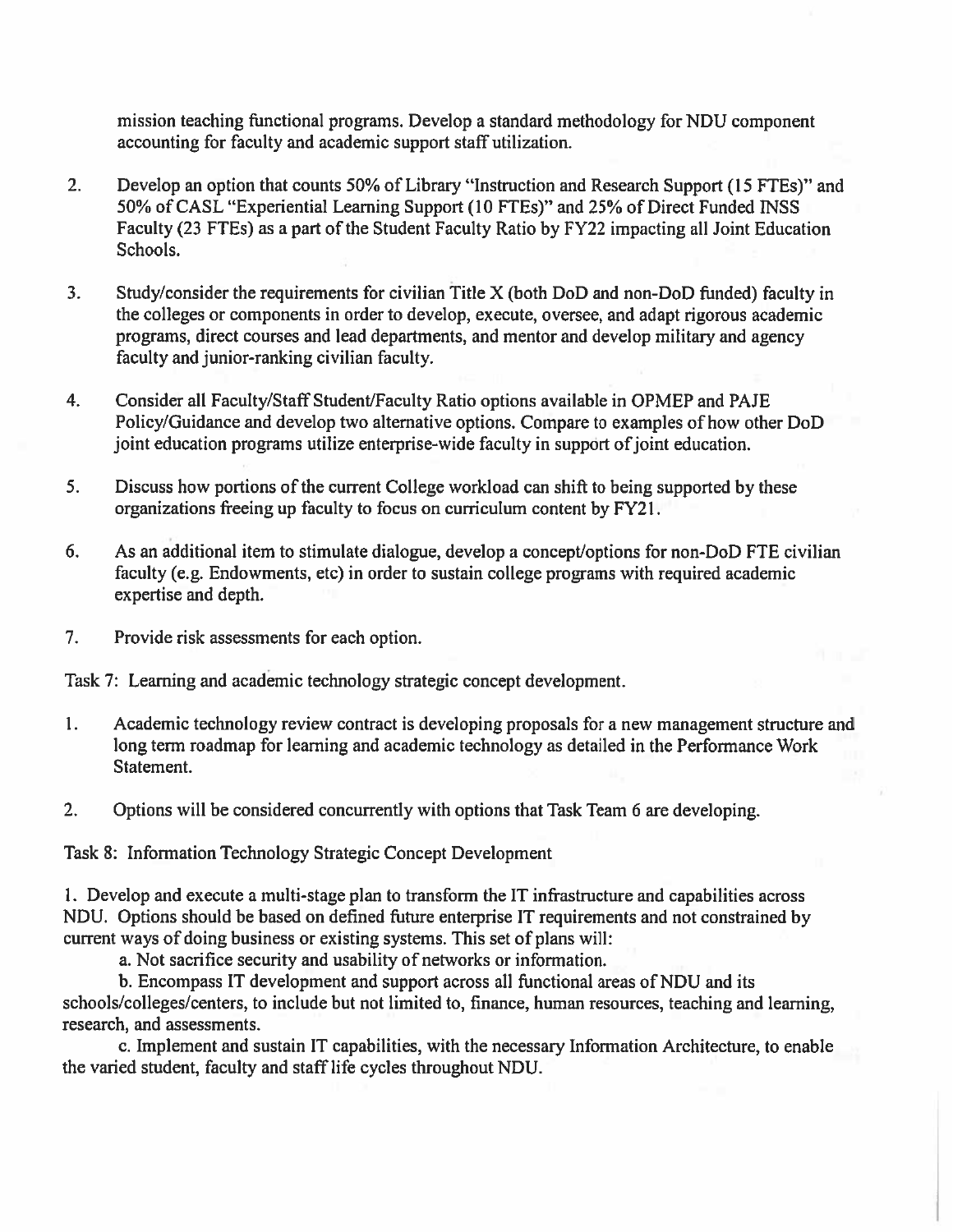d. Support the perpetual engagement of students, providing resources and connections between students, faculty and other colleagues beyond completion of programs at NDU to ensure the required results expected of NDU students/alumni in, and supporting, the profession of arms.

e. Support the ever-changing requirements of current and future "whole of government" engagements.

2. Lead governance of the IT spend at NDU.

a. Achieve a S2M reduction of IT costs by FY22.

(I) Consider leveraging a broad range of opportunities both within DoD and commercially available;

(2) Develop and track short, mid, and long term milestones required to achieve the reduction;

(3) Implement and execute effective project, program and portfolio management (PPPM).

b. Re-invigorate the ITSC to achieve transparency of the NDU IT spend. Through that transparency increase NDU's ability to sustain achieved baseline reductions and ensure that future costs can be justified in support of an approved NDU strategy.

Task 9: Implement improved NDU support cost model reimbursable process:

- I. Develop an option that reflects the new NDU support model reimbursable collections compared to the prior calculation.
	- a. Provide a breakdown by support agreement of model based costs compared to projected funding
	- b. Provide a status of reviewing and transitioning all support agreements University-wide into an enterprise managed system in preparation for the OSD Mandated IPP system.

Task 10: Develop enterprise functional manager programs for Institutional Research, Academic Support, Operations and Administration.

- IOA: Institutional Research, Dr. Zedlar
- 108: Academic Support, Dr. Russo
- 10C: Operations, Ms Jen Russell
- 10D: Administration, LTC Tim Beck
- 1. Each Task Owner is tasked to provide a briefing that defines the following:
	- a. The specific tasks supported by each enterprise program.
	- b. A subjective analysis of the workload in each College based on actual mission produced (# of Students, Events, Tasks, Manpower, etc.).
	- c. An objective manpower requirement for each organization based on this workload
	- d. If possible each owner should select an operating NDU organization structure that provides a baseline of mission versus manpower required.
	- e. Provide a recommended manpower level in each organization based on this analysis.
- 2. Do not address existing manpower, realignment or sourcing recommendations.

Task 11: Develop options to implement a Doctoral Program at National Defense University.

I. Each Task Owner is tasked to provide a briefing that defines the following: